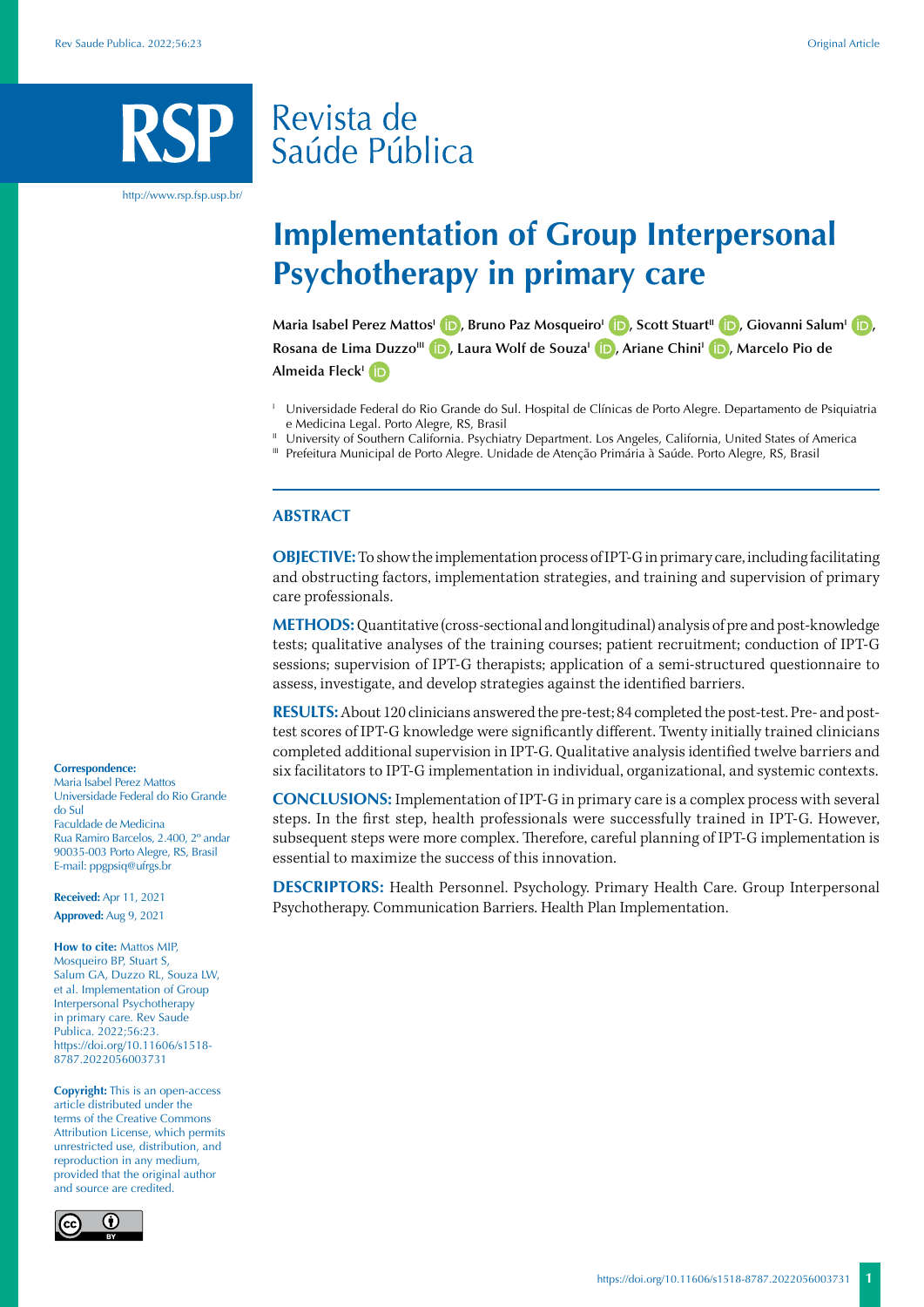# **INTRODUCTION**

Most guidelines recommend psychotherapy for the treatment of mild and moderate depression and medication with psychotherapy for severe depression<sup>1</sup>. Several meta-analyses<sup>2-6</sup> conclude that psychological therapies, including those offered in primary healthcare, are effective against depression.

Interpersonal psychotherapy (IPT) is a first-line treatment in primary healthcare because it is brief, manualized, and cost-effective<sup>1,7,8</sup>. Moreover, it can be applied by health professionals who are not specialists in mental health<sup>5,9,10</sup>. The IPT was first adapted by Denise Wilfley and Roy MacKenzie for group therapy (IPT-G) to manage eating disorders<sup>11</sup>, and it could be even more cost-effective as a group intervention $11-13$ .

Weissman<sup>10</sup> emphasizes that, especially in countries with limited mental health resources, community health workers should receive IPT-G training. In Uganda, for example, the IPT-G conducted in primary care by community health agents not specialized in mental health was more effective than treatment as usual<sup>14</sup>.

Therefore, if primary care professionals are adequately trained in IPT-G, they can significantly affect the healthcare of depressed patients<sup>15,16</sup>. Evidence shows that primary healthcare professionals are interested in obtaining psychotherapy training15. Ramanuj et al.<sup>8</sup> showed that patients showed fewer depressive symptoms after such professionals were trained in more complex interventions.

Despite evidence-based benefits of psychological treatments to low- and middle-income countries, few national health systems use psychotherapies as a care option<sup>14</sup>. In part, this is likely because professionals do not receive psychotherapy training<sup>7</sup>. In Brazil, for instance, medication is still the main treatment for depression in primary care17. However, evidence shows that most patients prefer psychotherapy to pharmacotherapy, especially in primary care settings and in cases of depression and anxiety $18,19$ .

With training, brief psychotherapies can become effective treatments. The IPT identifies and treats psychosocial problems associated with depressive symptoms and could potentially benefit populations with high rates of psychosocial stressors, including those from middle- and low-income countries such as Brazil<sup>19</sup>.

The diffusion of innovations depends on scientific evidence and many other factors $20-22$ . Implementation science<sup>20,22,23</sup> is a relatively new area of research in health that can be defined as "[...] the scientific study of methods that promote the systematic introduction of research findings and other evidence-based practices into routine practices and thus improve the quality and effectiveness of health services"<sup>24</sup>. Thus, in implementation science, the context in which an innovation is introduced should first be understood<sup>25</sup> instead of simply controlled or tolerated as in efficacy or effectiveness trials.

After identifying the lack of psychosocial approaches to depression, the coordination of the mental health service of the public primary care network in Porto Alegre sought a partnership with the Department of Psychiatry and Behavioral Sciences of the Universidade Federal do Rio Grande do Sul (UFRGS). They aimed to develop alternatives to drug treatment using evidence-based psychotherapies, expecting to reach many patients.

This study aims to: a) Describe the training of primary care professionals for IPT-G performance; b) Assess if training can effectively increase IPT-G proficiency of health professionals, using a pre- and post-knowledge test analysis; c) Describe the difficulties of IPT-G implementation in public primary health care; and d) Present implementation strategies that can contribute to new studies and processes for innovation in health services.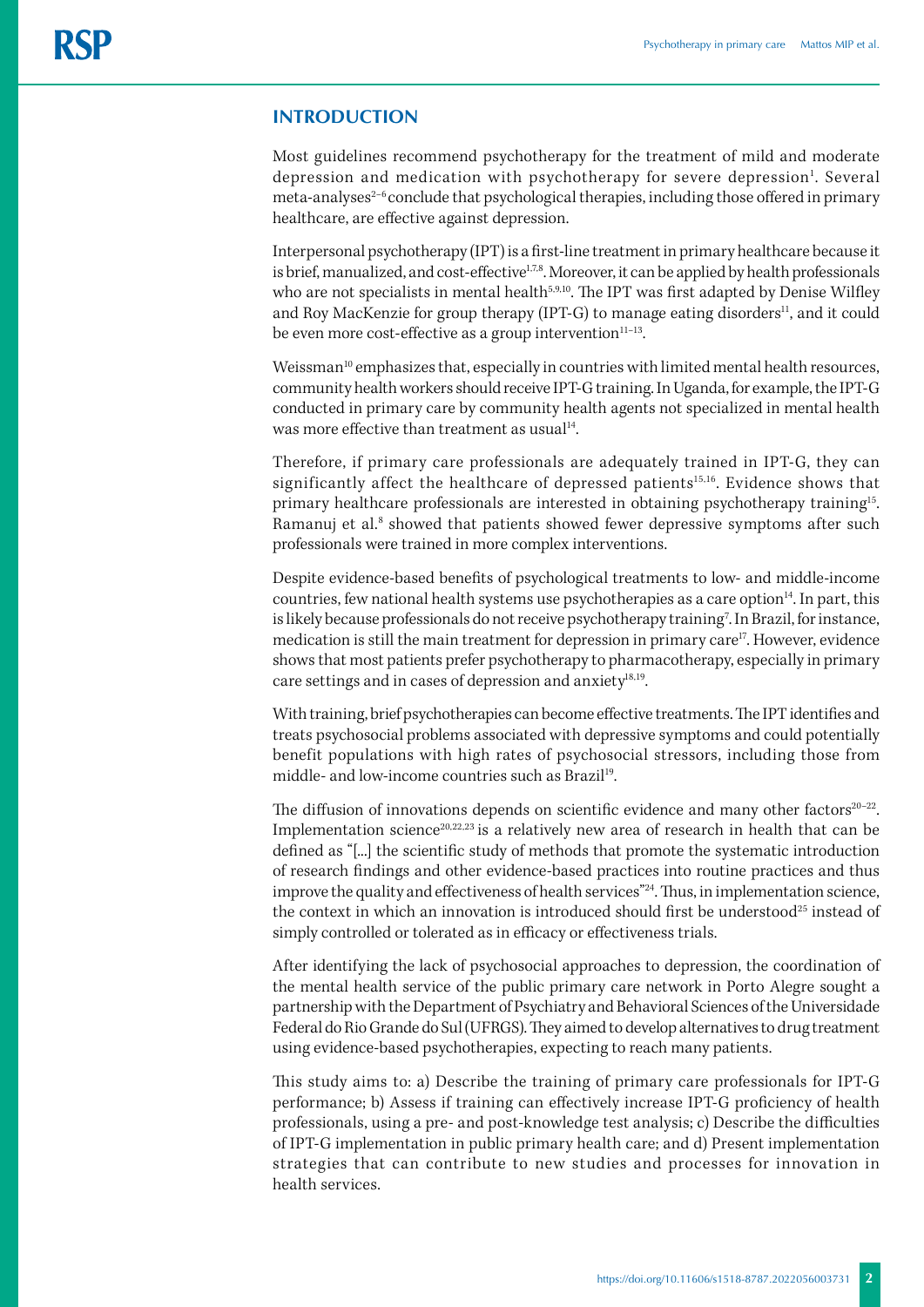## **METHODS**

This project was carried out with a partnership between the Municipal Health Department (SMS) of the municipality of Porto Alegre and the postgraduate course in Psychiatry and Behavioral Sciences at UFRGS. The Primary Health Care and Health Policies Department (DAPPS) approved the use of data for health professionals. All data were anonymously used with consent of the Health Department of Porto Alegre. No specific consent form was given to any participant. However, after participants completed the enrollment form, they were informed that the DAPPS authorized anonymous use of all implementation process data in scientific publications.

In 2019, a training course aimed at providing basic knowledge of Interpersonal Group Therapy (IPT-G) was proposed for the qualification of general and mental health professionals, especially those in primary care.

In total, 1,194 health professionals were invited to the course and 140 of them accepted the invitation.

This study used a mixed methodology, combining quantitative (cross-sectional and longitudinal design) and qualitative research methods to describe and analyze data.

Participants were health professionals (nurses, psychologists, psychiatrists, community health agents, health technicians and residents) working in primary care at the healthcare centers (UBS) of the city of Porto Alegre (Table 1).

Health professionals were recruited by invitations sent via email and by advertisements about the training program posted in each primary care unit. Participation was optional and the training time was paid as working hours.

 Those who chose to participate signed up and completed a form for demographic information collection. They also answered one qualitative open question about their motivation for training and the responses were organized in categories (Table 2).

The IPT-G implementation project was divided into five phases: a) Training of registered professionals; b) Identification of professionals interested in applying the IPT-G in their UBS; c) Supervision of professionals qualified and interested in the implementation; d) Application of IPT-G to groups of primary care patients; and e) Completion of a semi-structured questionnaire by participating health professionals to assess the IPT-G implementation process.

The IPT-G trainer is a psychologist and a doctoral student in Psychiatry and Behavioral Sciences at UFRGS. The trainer was certified in IPT-G by the IPT Institute (USA). In 2019, a training course aimed at providing basic knowledge of Group Interpersonal Therapy (IPT-G) was proposed for the qualification of general and mental health professionals, especially those in primary care units.

The course was divided into 5 weekly meetings (3 hours each; 15 hours total), with the following agenda: a) Introduction to IPT-G; b) IPT-G problem areas (grief, transitional roles, and interpersonal disputes); c) Pre-group individual assessment; d) Interventions and management of the group e) Individual post-group interview; f) Implementation.

The teaching methodologies used were expository classes with audiovisual support, the practice of "role-play", and illustrative fictional sessions in IPT-G.

Participants were qualified for basic training in IPT-G if they attended all classes and completed a pre- and post-knowledge test.

The knowledge test consisted of 25 multiple-choice questions translated from IPT Institute's assessment test for IPT-G certification.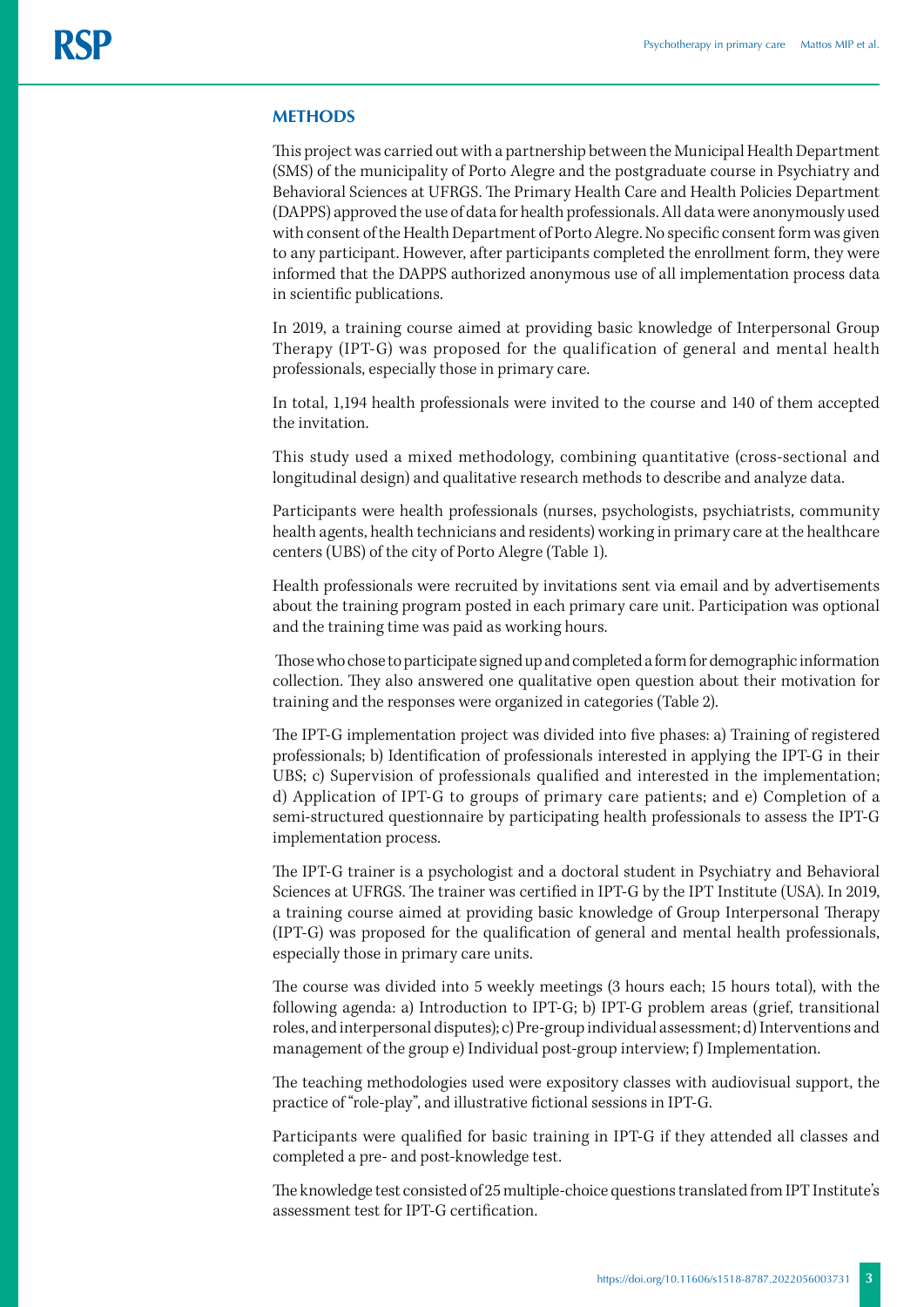The supervision phase began after the training classes. All professionals who qualified for basic training were encouraged to start applying the IPT-G technique under supervision. Participation was optional but paid as working hours. Monthly supervision was offered to all potential group coordinators so they could learn both with their own groups and from the experiences of their peers. Besides in-person supervision, a remote group contact was also available by a messaging service.

Following the technique proposed by Stuart<sup>13</sup>, the IPT-G was planned to be used with patients with depressive symptoms in the primary care units where the selected professionals worked. The IPT-G treatment included 12 weekly sessions of 75 minutes each.

After IPT-G supervision ended, clinicians were invited to complete a semi-structured questionnaire created by the researchers. This questionnaire included seven open questions that required written responses regarding the main facilitating or obstructing factors for IPT-G implementation and strategies for implementation in the municipal health care service. Content analysis of the data was conducted with category-systematized findings.

#### **Statistical Analysis**

Descriptive analyses of the demographic characteristics of participants were carried out using absolute and relative frequencies. Additional tests were performed to assess the participants' performance in the qualification test. The Shapiro-Wilks test was used to verify the normal distribution of the number of correct answers, described by the mean and standard deviation. The paired sample t-test was used to compare changes in the performance of pre-training and post-training participants in a 25-question knowledge test. Baseline knowledge was compared using an independent t-test and analysis of variances (ANOVA) according to participant characteristics. The difference (delta) between pre- and post-training was compared for the different characteristics of the sample by the analysis of covariance (ANCOVA) with adjustment for baseline values. The level of significance for all analyzes was 0.05. SPSS software version 18.0 was used for all statistical analyses.

## **RESULTS**

Around 11.7% (140/1194) of the 1,194 health professionals invited enrolled in the IPT-G training course; 120 completed the pre-test, which was optional, and the other 20 declined. In total, 84 professionals participated in the five training sessions and completed the post-test, also optional.

Most participants were female (89%) and 11% were male. These participants were classified as nurses (30%), psychologists and psychiatrists (16%), and other health care professionals (54%). For result presentation, participants were distributed into seven groups (Table 1).

Participants increased their scores from 8.2 (SD = 2.8) in the pre-knowledge test to  $12.2$  (SD = 3.3) in the post-knowledge test. This difference was statistically significant (t [gl = 83] = - 9.421; p < 0.001), with a 4.02 difference between means (95%CI: 3.17–4.9) (Table 2).

Participants in the 30–39 age group performed better in the knowledge pre-test, which had significantly different results based on age. However, analysis of covariance showed that in the post-test the groups had no significant difference regarding age and professional categories (Figure).

Patients described motivations to participate in training, which were grouped into 10 empirical categories (Table 3). The main reason, mentioned by 68 participants (56.7%), was to increase knowledge about the technique and about Interpersonal Psychotherapy. Moreover, 35 participants (29.2%) wished to apply this group service in their units.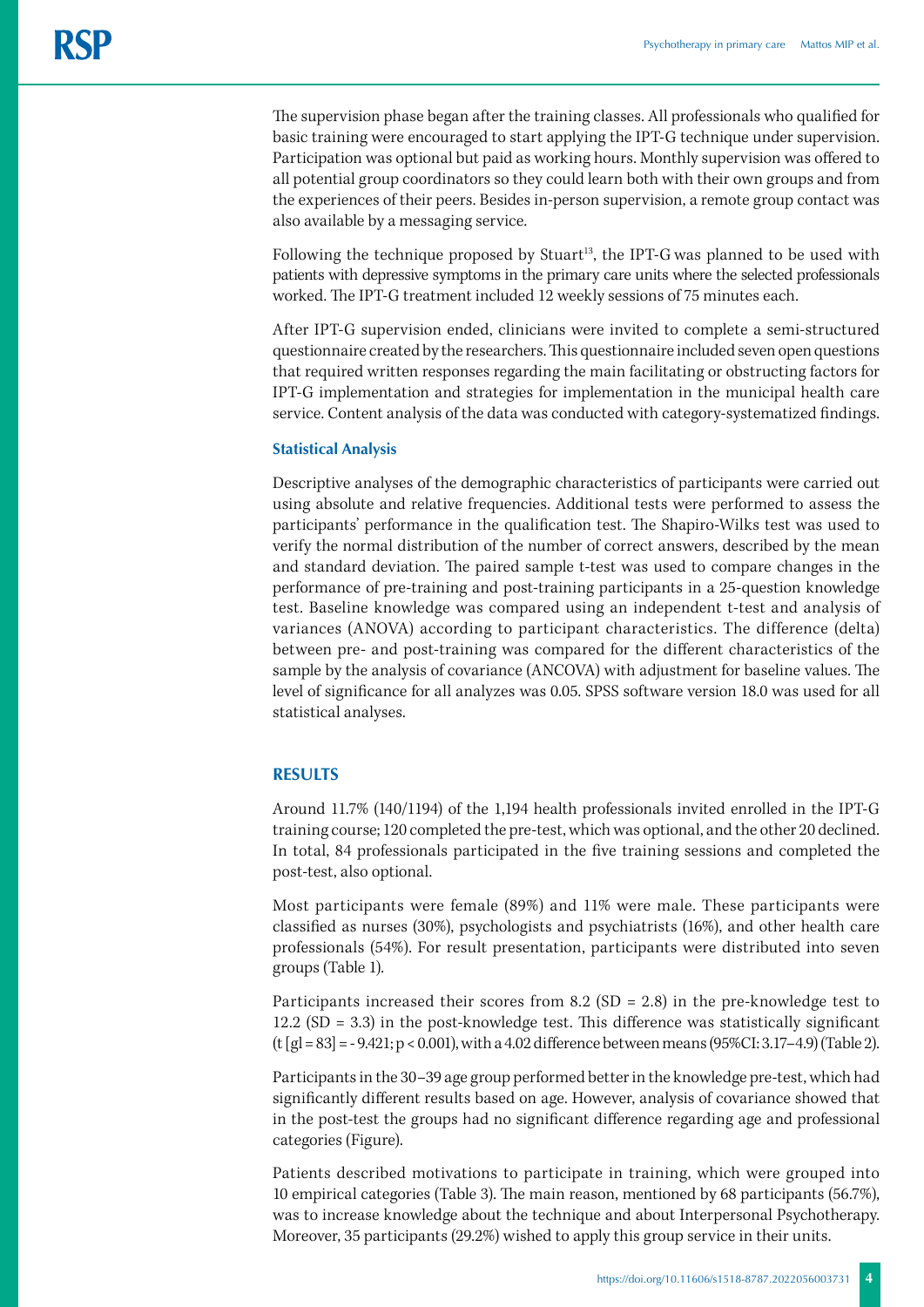Each of three IPT groups started training under one coordinator. New groups were scheduled to start following the supervision period; however, at the second supervision meeting, participants brought up the potential dismissal of health professionals, which would affect

|  |  | Table 1. Sample characteristics ( $n = 120$ ). |  |  |
|--|--|------------------------------------------------|--|--|
|--|--|------------------------------------------------|--|--|

| Age                                     |               |
|-----------------------------------------|---------------|
| Mean (SD)                               | 39.96 (10.71) |
| Minimum/maximum                         | 20/64         |
| Gender $n$ (%)                          |               |
| Female                                  | 107 (89%)     |
| Male                                    | 13 (11%)      |
| Professionals n (%)                     |               |
| <b>Nurses</b>                           | 36 (30%)      |
| Psychologists and psychiatrists         | 19(16%)       |
| Other health professionals <sup>a</sup> | 18(15%)       |
| Community agents                        | $17(14\%)$    |
| Health technicians <sup>b</sup>         | 13 (11%)      |
| Non-psychiatric physicians              | $11(9\%)$     |
| Residents                               | $6(5\%)$      |

a Dentists, nutritionists, speech therapists, physiotherapists, occupational therapists, and social workers. **b Nursing technicians and oral health assistants.** 

| <b>Features</b>                 | <b>Pre-test</b><br>mean $(SD)$          | Mean changeb<br>(DP) | <b>Adjusted mean</b><br>change <sup>c</sup><br>$(95\% CI)$ |
|---------------------------------|-----------------------------------------|----------------------|------------------------------------------------------------|
| Sex                             |                                         |                      |                                                            |
| Female                          | 8.1(2.5)                                | 4.2(3.9)             | $4.2(3.4 - 4.9)$                                           |
| Male                            | 8.5(3.1)                                | 0.3(3.1)             | $0.7(-3-4,4)$                                              |
| Statistical test / p-value      | $T[g] = 118$ ] = -0.634/<br>$p = 0.527$ |                      |                                                            |
| Age                             |                                         |                      |                                                            |
| $20 - 29$                       | 8.5(2.5)                                | 4.8(3.6)             | $5.5(3.3 - 7.6)$                                           |
| $30 - 39$                       | 9.1(2.4)                                | 3.0(3.8)             | $4.3(3.0-5.5)$                                             |
| $40 - 49$                       | $6.7(2.5)$ <sup>a</sup>                 | 4.6(3.9)             | $3.3(1.9-4.6)$                                             |
| $\geq 50$                       | 7.6 $(2.4)$ <sup>a</sup>                | 4.5(4.2)             | $3.9(2.5 - 5.4)$                                           |
| Statistical test / p-value      | $F(gl = 3.116) = 6.641/$<br>p < 0.001   |                      | $F(gl = 3.79) = 0.983/$<br>$p = 0.405$                     |
| Professional category           |                                         |                      |                                                            |
| Psychologists and Psychiatrists | 8.6(2.4)                                | 3.7(4.9)             | $3.8(1.8 - 5.7)$                                           |
| Non-psychiatric physicians      | 7.5(3.5)                                | 5.4(2.9)             | $4,9(2.4 - 7.4)$                                           |
| <b>Nurses</b>                   | 8.4(2.3)                                | 3.9(3.6)             | $4.2(2.8-5.6)$                                             |
| Graduate health professionals   | 8.1(2.6)                                | 3.6(4.7)             | $3.9(2.1 - 5.6)$                                           |
| Health technicians              | 7.7(2.9)                                | 3.8(4.5)             | $3.7(1.7-5.7)$                                             |
| Community workers               | 7.6(2.8)                                | 4,9(3.2)             | $4.3(2.4-6.2)$                                             |
| <b>Residents</b>                | 8.5(2.1)                                | 2.5(1.3)             | $2.7(-0.6-6.0)$                                            |
| Statistical test/p-value        | $F(gl = 6.113) = 0.437/$<br>$p = 0.853$ |                      | $F(gl = 6.76) = 0.244/$<br>$p = 0.960$                     |

**Table 2.** Comparison of the baseline knowledge test results and the gross and adjusted changes between participant characteristics.

a Means with statistically significant difference in relation to the 30–39 group by the Tukey test ( $\alpha$  = 0.05).

b Difference between pre- and post-test.

c Results obtained by ANCOVA, adjusted by the baseline value of the knowledge test.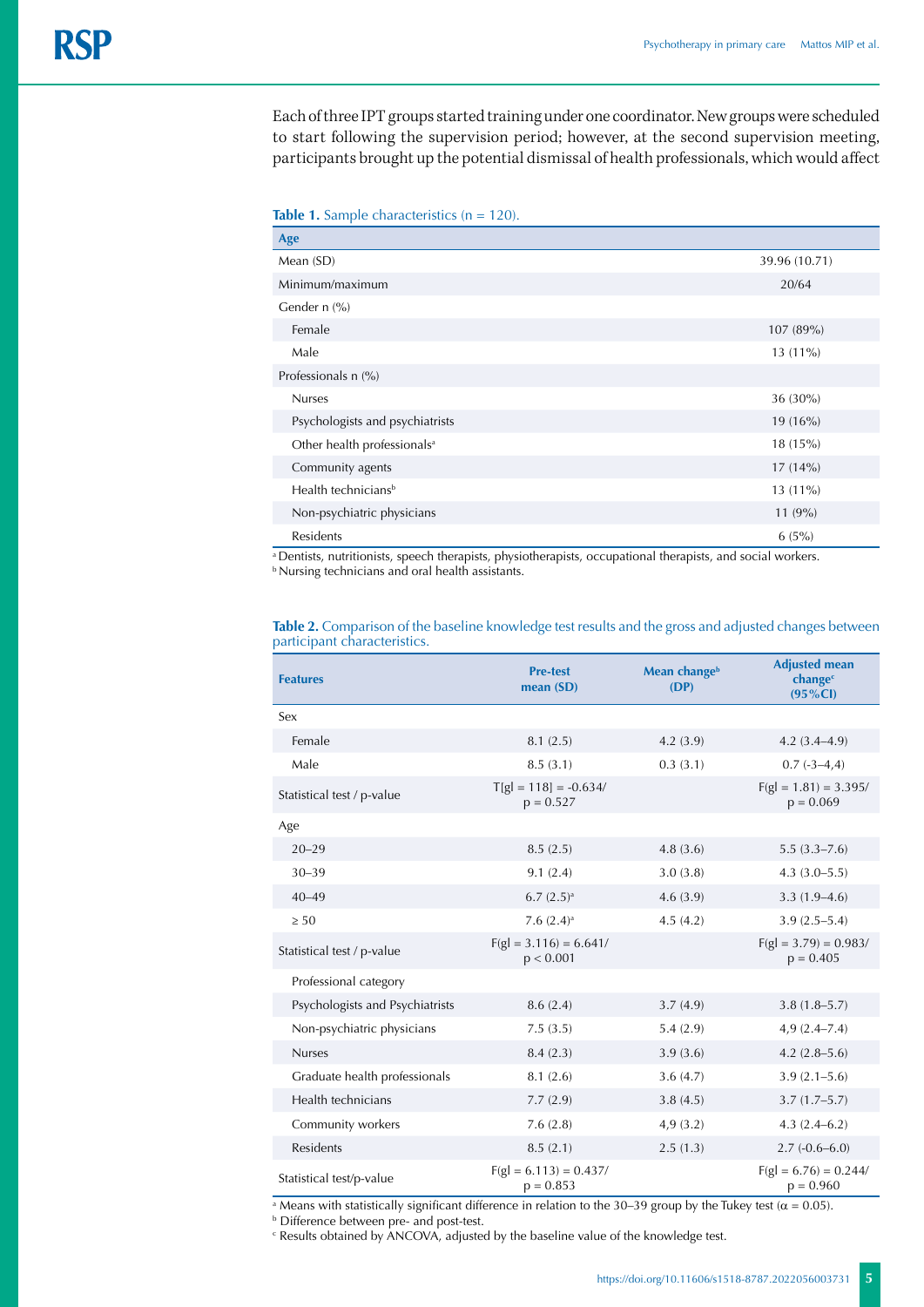



#### **Table 3.** List of main motivations for training.

| <b>Item</b>                                              | $n$ (%)  |
|----------------------------------------------------------|----------|
| To expand knowledge about interpersonal therapy          | 68 (57%) |
| Implement group care at respective unit                  | 35(29%)  |
| Professional qualification                               | 27(23%)  |
| To handle situations with patients with mental disorders | 26(22%)  |
| To qualify for application in primary health care        | 18(15%)  |
| Matrixing                                                | $6(5\%)$ |
| Personal qualification                                   | $5(4\%)$ |
| To have more tools to welcome users                      | $5(4\%)$ |
| To decrease demand for medical appointments              | $1(1\%)$ |
| Pharmacological management                               | $1(1\%)$ |

most individuals enrolled in the IPT-G training. Their distress was discussed in supervision meetings, and this dismissal became a substantial obstacle to IPT-G implementation.

Thus, implementation was interrupted because of the potential dismissal of most professionals who attended the course after unexpected changes in the structure of the municipality's health system at the time of supervision. A judicial decision discontinued the Municipal Institute of Family Health Strategy (IMESF), which employed many of the health professionals in Porto Alegre. As a result, 1,194 employees (doctors, community health and endemic disease control agents, nursing technicians, nurses, dentists, dental assistants, and oral health technicians) were dismissed so new professionals could be hired under another labor regime. Supervisors reported signs of distress of professionals who could be affected by this change, including interruptions and uncertainties in work. Moreover, other barriers to IPT-G implementation were identified. Over half (56.7%) of the participants indicated that they attended training to expand their knowledge about the IPT-G, whereas only 29.2% wished to apply IPT-G in primary healthcare.

One group session was carried out during monthly supervision. This group included three adolescents who showed depressive symptoms and self-mutilated. They were supervised by a psychologist who was not affected by the dismissal situation. Clinicians progressively quit supervision: 20 attended the first supervised session, but only 10 attended the last session.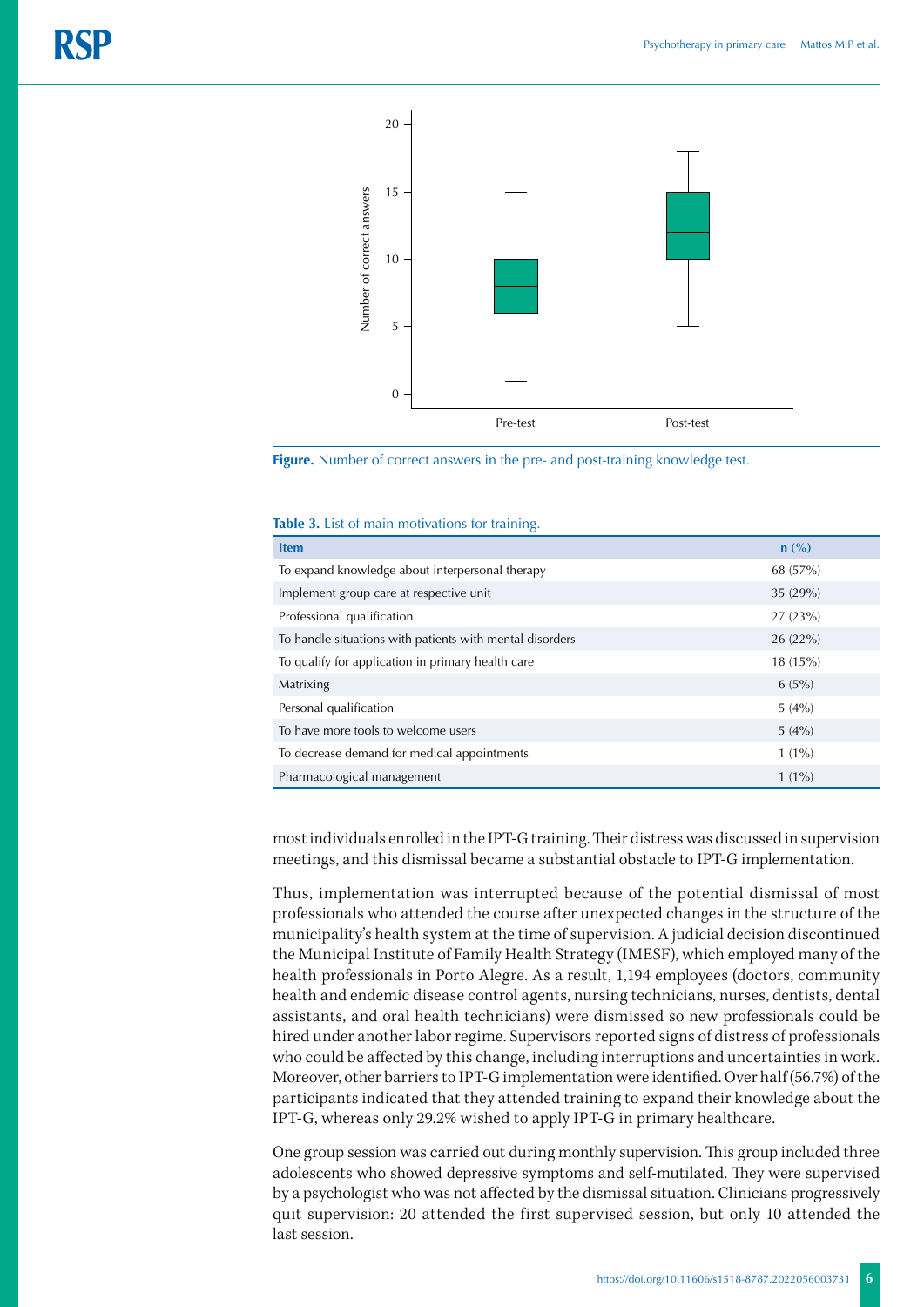Responses to the semi-structured questionnaire were organized into three main categories: facilitators, barriers, and suggestions for the implementation process. Sub-categories were identified in each of the main categories.

The following implementation facilitators were identified and placed in sub-categories: funding of the scientific partnership initiative with the university; engagement of the Municipal Mental Health Coordinator; provision of adequate space for the course; and availability of paid time for students and clinicians to attend training.

The identified barriers were grouped in three dimensions: professional, organizational, and systematic. Suggestions for strategic alternatives to overcome barriers were described by researchers and grouped in the same three dimensions (Table 4).

| <b>Barriers</b>                                                                                        | <b>Implementation strategies</b>                                                                                                                                                                                                              |  |  |  |
|--------------------------------------------------------------------------------------------------------|-----------------------------------------------------------------------------------------------------------------------------------------------------------------------------------------------------------------------------------------------|--|--|--|
| <b>Professionals</b>                                                                                   |                                                                                                                                                                                                                                               |  |  |  |
| Different contexts in the Primary Care Units                                                           | • Adjust the methodology to the context: expand<br>application to different diagnostic groups;<br>(e.g.: adolescents who self-mutilate, anxious patients).                                                                                    |  |  |  |
| Belief that open groups are easier                                                                     | • Study the effectiveness of the open group;<br>· Propose IPT-G experience (closed group) for<br>assessment and results;<br>• Create a culture of result assessment.                                                                          |  |  |  |
| Perception of work overload                                                                            | • Assess perceived or real overload;<br>• Familiarize professionals with IPT-G practice by<br>continuous supervision;<br>• Include IPT-G in the activities agenda of<br>professionals.                                                        |  |  |  |
| Inadequate physical space for care                                                                     | • Assess available and alternative spaces for group care;<br>• Adjust group size to the available space;<br>• Include coordinators of each unit in this decision.                                                                             |  |  |  |
|                                                                                                        | Organization                                                                                                                                                                                                                                  |  |  |  |
| Lack of support, integration, and co-participation of<br>the broader network and local administrations | • Include managers in project discussion meetings;<br>• Create a culture of result assessment.                                                                                                                                                |  |  |  |
| Absence of surveys regarding previous needs of<br>each unit                                            | • Discuss and adapt IPT-G to the needs of each unit.                                                                                                                                                                                          |  |  |  |
| Short-term supervision                                                                                 | • Enable long-term supervision;<br>• Train supervisors within the public network.                                                                                                                                                             |  |  |  |
| Occupational instability (dismissals caused by<br>changes in the work regime)                          | • Forecast incentives and benefits for professionals<br>involved in IPT-G;<br>• Connect the team and the manager to the IPT-G project;<br>• Manage the team at each unit to implement<br>innovative projects.                                 |  |  |  |
| Change of the municipality's mental health<br>coordinator                                              | • Maintain long-term policies that remain even after<br>the change of coordination;<br>• Include and motivate the network, including teams<br>and different levels of management.                                                             |  |  |  |
| System                                                                                                 |                                                                                                                                                                                                                                               |  |  |  |
| Immediate care culture                                                                                 | • Create a culture of result assessment and feedback to<br>improve interventions.                                                                                                                                                             |  |  |  |
| Public policy instability                                                                              | · Develop evidence-based public policies (e.g.: IPT-G);<br>• Monitor implementation at long term seeking<br>consolidation.                                                                                                                    |  |  |  |
| Suspension of the IPT-G project because of the<br>covid-19 pandemic                                    | • Resume the project after the pandemic is controlled;<br>• Use virtual communication technology (IPT-G Remote);<br>• Provide Internet access for most users;<br>• Incorporate new remote technologies as a potential<br>additional resource. |  |  |  |

|  |  |  |  |  | <b>Table 4.</b> Barriers and implementation strategies. |  |
|--|--|--|--|--|---------------------------------------------------------|--|
|--|--|--|--|--|---------------------------------------------------------|--|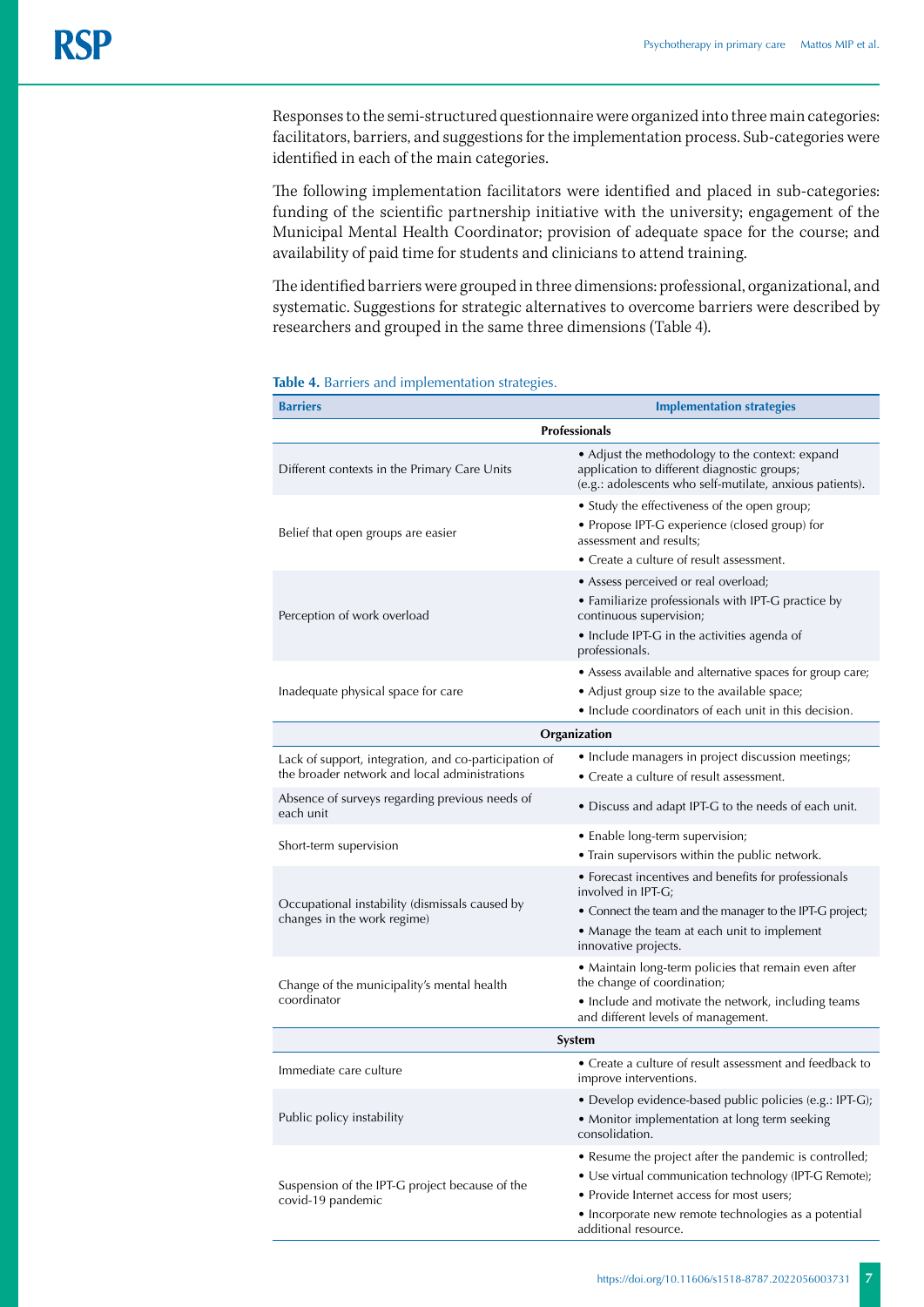Data processing required 18 months between training disclosure until application of instruments.

#### **DISCUSSION**

Although the participants' low performance suggests that the test was difficult, the training course had a statistically significant effect on their levels of IPT-G knowledge. We did not use a cut-off score for approval. The test was originally developed to assess a training course for health professionals who attended level A of the IPT Institute (USA).

All professional categories equally improved their test performance, which shows that IPT-G training is effective regardless of previous training. This finding corroborates to studies that indicate the potential of professionals from different areas of health and of community health agents to carry out psychological interventions such as IPT-G, especially in low-income countries, which need more interventions and mental health professionals<sup>5,9,10,12,14,26</sup>.

Responses to the questionnaire about facilitators, barriers, and suggestions for IPT-G implementation indicated that participants were motivated and in fact learning the IPT-G technique. Furthermore, they emphasized how much users could benefit from a non-pharmacological technique for the treatment of depression.

The barriers to IPT-G implementation seem unrelated to the course itself or to its modality (IPT-G). We emphasize that the only completed IPT Group was supervised by a professional who was not fired after the political decision to extinguish IMESF. Araújo et al.<sup>26</sup> identified that training alone seems unable to produce lasting effects on the participant's behavior since it depends on the post-training context. Psychosocial support for immediate use was confirmed as the strongest predictor of training impact. It involves the support offered by managers, co-workers, and the organization so that the professional can participate in training and then apply the skills learned $26$ .

Therefore, planned implementation strategies developed post-training can make the course effective26.

Mutamba et al.14 found noteworthy effectiveness data on IPT-G implementation in Uganda: 90% of users completed the IPT-G program and the prevalence of mental health problems decreased. In their study, participants in training were not mental health specialists, but members of the community. The results were attributed to the implementation process. Strategies included logistics and technical advice with government working groups who managed public policies.

In our study, although most trained professionals were also not specialized in mental health, they acquired knowledge with the training process. However, the articulation and integration between work groups and primary healthcare service stakeholders was insufficient to implement public policies for innovations like IPT-G.

Although professionals felt initially motivated for training, IPT-G implementation was affected by several factors. The identified barriers can be attributed to factors of three levels: a) Professional (individual), b) Organizational (management, health unit to which the professional is connected), and c) Systemic (public health policies). Strategies were created to reduce these barriers and increase the effectiveness of IPT-G implementation (Table 4).

According to implementation science, innovations are consolidated by a project-executionanalysis-action cycle, which includes constant monitoring, evaluation, and feedback, besides financing, public policies, and management support. Thus, the organizational culture can change and innovate<sup>21</sup>.

However, researchers did not sufficiently predict implementation barriers, including the legal decision which dismissed most trained professionals. Moreover, we observed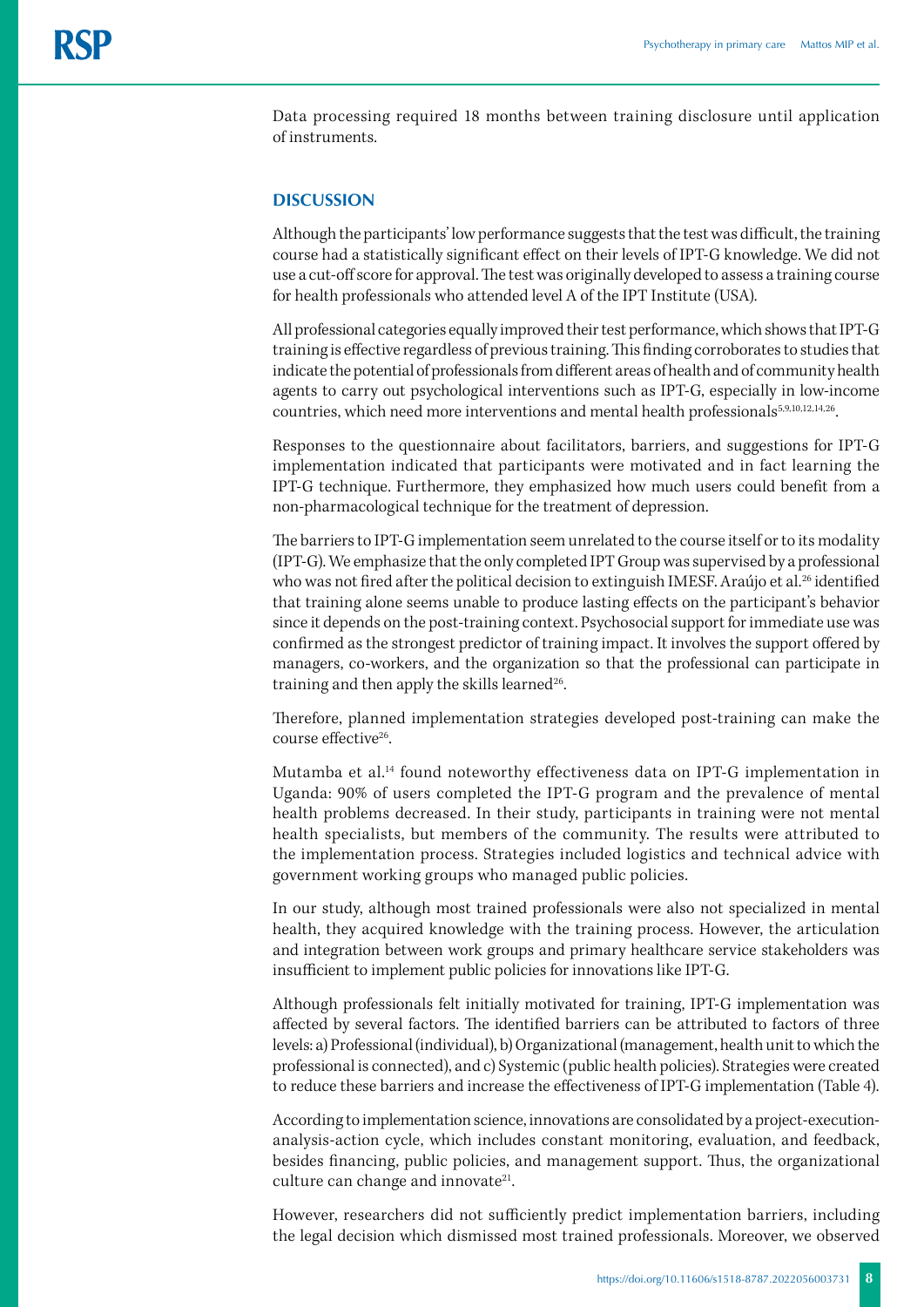scheduling problems, inadequate physical space, poor integration of the IPT-G initiative with other initiatives of the primary healthcare services, and a lack of coordination between each unit and the Municipal Health Department. Table 4 lists barriers and implementation suggestions such as a greater integration of the different levels in management, the possibility of adapting the IPT-G to the context of each unit, and the need for structural improvements.

Because of the covid-19 pandemic, we could not immediately resume an implementation strategy for the identified barriers.

The IPT-G training project presented in this study was an innovative experience to qualify health professionals for the application of an effective psychotherapeutic technique for the treatment of depression in primary care<sup>1,6,7,13</sup>. However, implementation was affected by various barriers. Our study could be the basis for a new initiative for the implementation of IPT-G or other strategies in public health.

# **STUDY LIMITATIONS**

This study involved a limited number of professionals in a single city. Thus, its findings cannot be applied to other contexts. After the initial course, few professionals were involved in the recruitment and execution of groups and few accepted to participate in the semistructured interviews to identify barriers and facilitators. Although this limited us from obtaining information, we found that involving several professionals in innovative projects is difficult. Furthermore, our study was also limited by unique events of the health system restructuring and the covid-19 crisis. Despite its limitations, this study is original and relevant for understanding the training process and possible barriers in the implementation of new mental health treatment strategies in primary care.

## **CONCLUSIONS**

This study describes an attempt of IPT-G implementation process in public primary healthcare.

The IPT-G implementation in primary care is a complex process with several steps. The first step relatively increased the health professionals' knowledge of IPT-G. However, subsequent steps were more complex. Some of the barriers and impediments were unexpected, such as the dismissal of participating professionals.

To effectively implement the IPT-G in primary healthcare, we must offer training to healthcare professionals and plan several steps and strategies based on implementation science. Therefore, careful planning can anticipate difficulties and result in a well-articulated project, which will lead stakeholders and teams to help achieve positive results.

Stable public policies that are cost-effective and value evidence-based effective implementation measures are essential to identify and remove barriers by implementation science.

## **REFERENCES**

- 1. National Institute for Clinical Excellence. Depression in adults: treatment and management. NICE Guideline: Short Version Draft for Second Consultation, May 2018. London (UK): NICE; 2018 [cited 2021 Dec 15]. Available from: [https://www.nice.org.uk/guidance/gid-cgwave0725/](https://www.nice.org.uk/guidance/gid-cgwave0725/documents/short-version-of-draft-guideline) [documents/short-version-of-draft-guideline](https://www.nice.org.uk/guidance/gid-cgwave0725/documents/short-version-of-draft-guideline)
- 2. Cuijpers P, Donker T, Weissman MM, Ravitz P, Cristea IA. Interpersonal psychotherapy for mental health problems: a comprehensive meta-analysis. Am J Psychiatry. 2016;173(7):680-7. https://doi.org/10.1176/appi.ajp.2015.15091141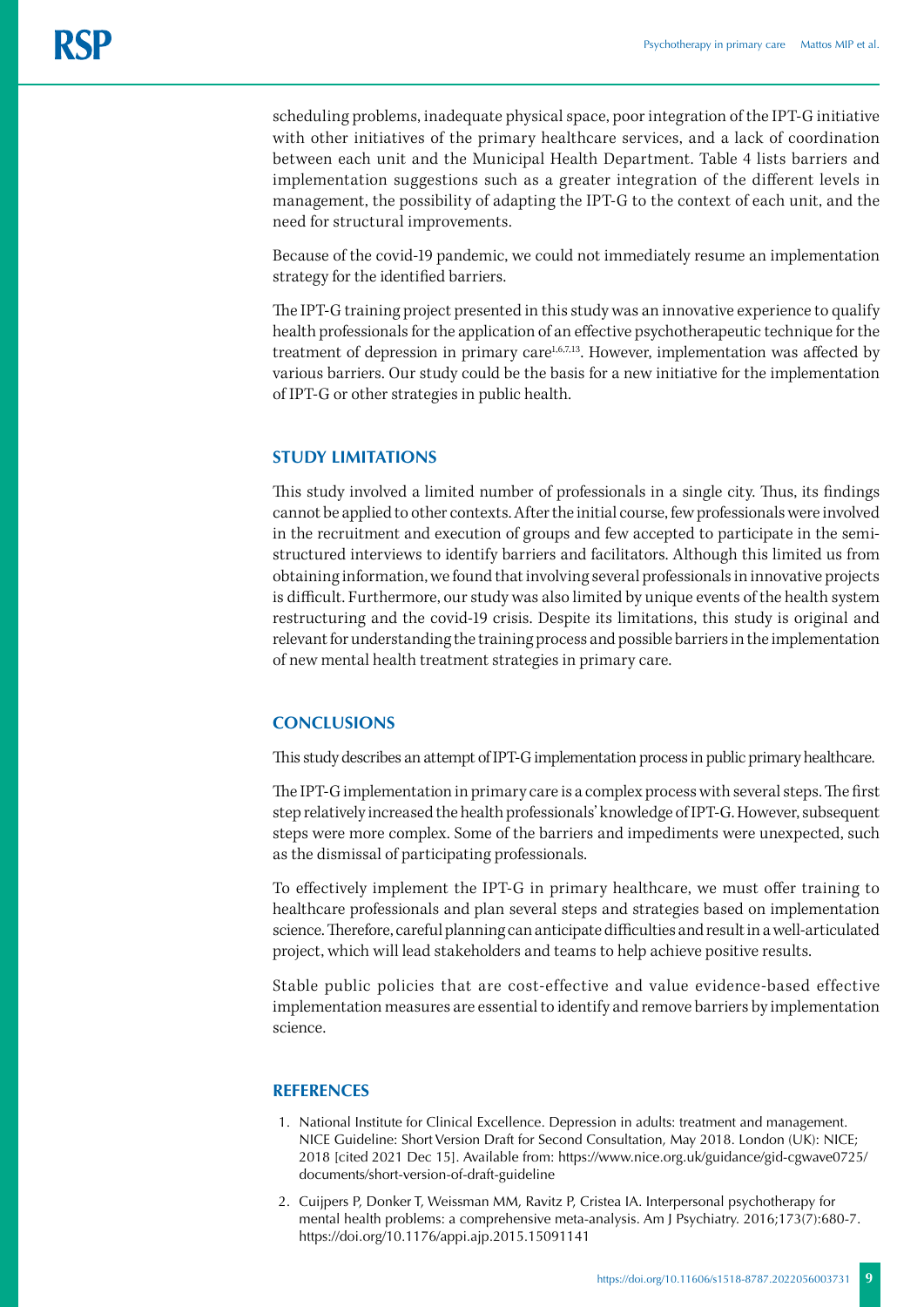- 3. Cuijpers P, Quero S, DowrickC, Arroll B. Psychological treatment of depression in primary care: recent developments. Curr Psychiatry Rep. 2019;21:129. https://doi.org/10.1007/s11920-019-1117-x
- 4. Cuijpers P, Geraedts AS, Oppen P, Andersson G, Markowitz JC, Straten A. Interpersonal psychotherapy for depression: a meta-analysis. Am J Psychiatry. 2011;168(6):581-92. https://doi.org/10.1176/appi.ajp.2010.10101411
- 5. Cuijpers P, Karyotaki E, Wit L, Ebert DD. The effects of fifteen evidence-supported therapies for adult depression: a meta-analytic review. Psychother Res. 2020;30(3):279-93. https://doi.org/10.1080/10503307.2019.1649732
- 6. Bernecker SL, Coyne AE, Constantino MJ, Ravitz P. For whom does interpersonal psychotherapy work? A systematic review. Clin Psychol Rev. 2017;56:82-93. https://doi.org/10.1016/j.cpr.2017.07.001
- 7. Souza LH, Salum GA, Mosqueiro BP, Caldieraro MA, Guerra TA, Fleck MP. Interpersonal psychotherapy as add-on for treatment-resistant depression: a pragmatic randomized controlled trial. J Affect Disord. 2016;193:373-80. https://doi.org/10.1016/j.jad.2016.01.004
- 8. Ramanuj P, Ferenchick EK, Pincus HA. Depression in primary care: part 2 management. BMJ. 2019;365:l835. https://doi.org/10.1136/bmj.l835
- 9. Kontunen J, Timonen M, Muotka J, Liukkonen T. Is interpersonal counselling (IPC) sufficient treatment for depression in primary care patients? A pilot study comparing IPC and interpersonal psychotherapy (IPT). J Affect Disord. 2016;189:89-93. https://doi.org/10.1016/j.jad.2015.09.032
- 10. Weissman MM. Interpersonal psychotherapy: history and future. Am J Psychother. 2020;73(1):3-7. https://doi.org/10.1176/appi.psychotherapy.20190032
- 11. Wilfley DE, MacKenzie KR, Welch RR, Ayres VE, Weissman MM. Interpersonal psychotherapy for group. New York: Basic Books; 2000. (Basic Behavioral Science).
- 12. World Health Organization; Columbia University. Group interpersonal therapy (IPT) for depression. Geneva (CH): WHO; 2016. (Series on Low-Intensity Psychological Interventions; nº 3).
- 13. Stuart S, Schultz J: Interpersonal Psychotherapy for Groups: clinician handbook. Iowa City, IA: IPT Institute; 2016.
- 14. Mutamba BB, Kane JC, Jong JTVM, Okello J, Musisi S, Kohrt BA. Psychological treatments delivered by community health workers in low-resource government health systems: effectiveness of group interpersonal psychotherapy for caregivers of children affected by nodding syndrome in Uganda. Psychol Med. 2018;48(15):2573-83. https://doi.org/10.1017/S0033291718000193
- 15. Borins M, Holzapfel S, Tudiver F, Bader E. Counseling and psychotherapy skills training for family physicians. Fam Syst Health. 2007;25(4):382-91. https://doi.org/10.1037/1091-7527.25.4.382
- 16. Luoma JB, Martin CE, Pearson JL. Contact with mental health and primary care providers before suicide: a review of the evidence. Am J Psychiatry. 2002;159(6):909-16. https://doi.org/10.1176/appi.ajp.159.6.909
- 17. Fleck MP, Berlim MT, Lafer B, Sougey EB, Del Porto JA, Brasil MA, et al. Revisão das diretrizes da Associação Médica Brasileira para o tratamento da depressão (Versão integral). Rev Bras Psiquiatr. 2009;31 Suppl 1:S7-17. https://doi.org/10.1590/S1516-44462009000500003
- 18. McHugh RK, Whitton SW, Peckham AD, Welge JA, Otto MW. Patient preference for psychological vs pharmacologic treatment of psychiatric disorders: a meta-analytic review. J Clin Psychiatry. 2013;74(6):595-602. https://doi.org/10.4088/JCP.12r07757
- 19. Cuijpers P, Andersson G, Donker T, Straten A. Psychological treatment of depression: results of a series of meta-analyses. Nord J Psychiatry. 2011;65(6):354-64. https://doi.org/10.3109/08039488.2011.596570
- 20. Holtrop JS, Rabin BA, Glasgow RE. Dissemination and Implementation Science in primary care research and practice: contributions and opportunities. J Am Board Fam Med. 2018;31(3):466-78. https://doi.org/10.3122/jabfm.2018.03.170259
- 21. Nilsen P, Birken SA, editors. Handbook on implementation science. Cheltenham (UK): Edward Elgar Publishing; 2020.